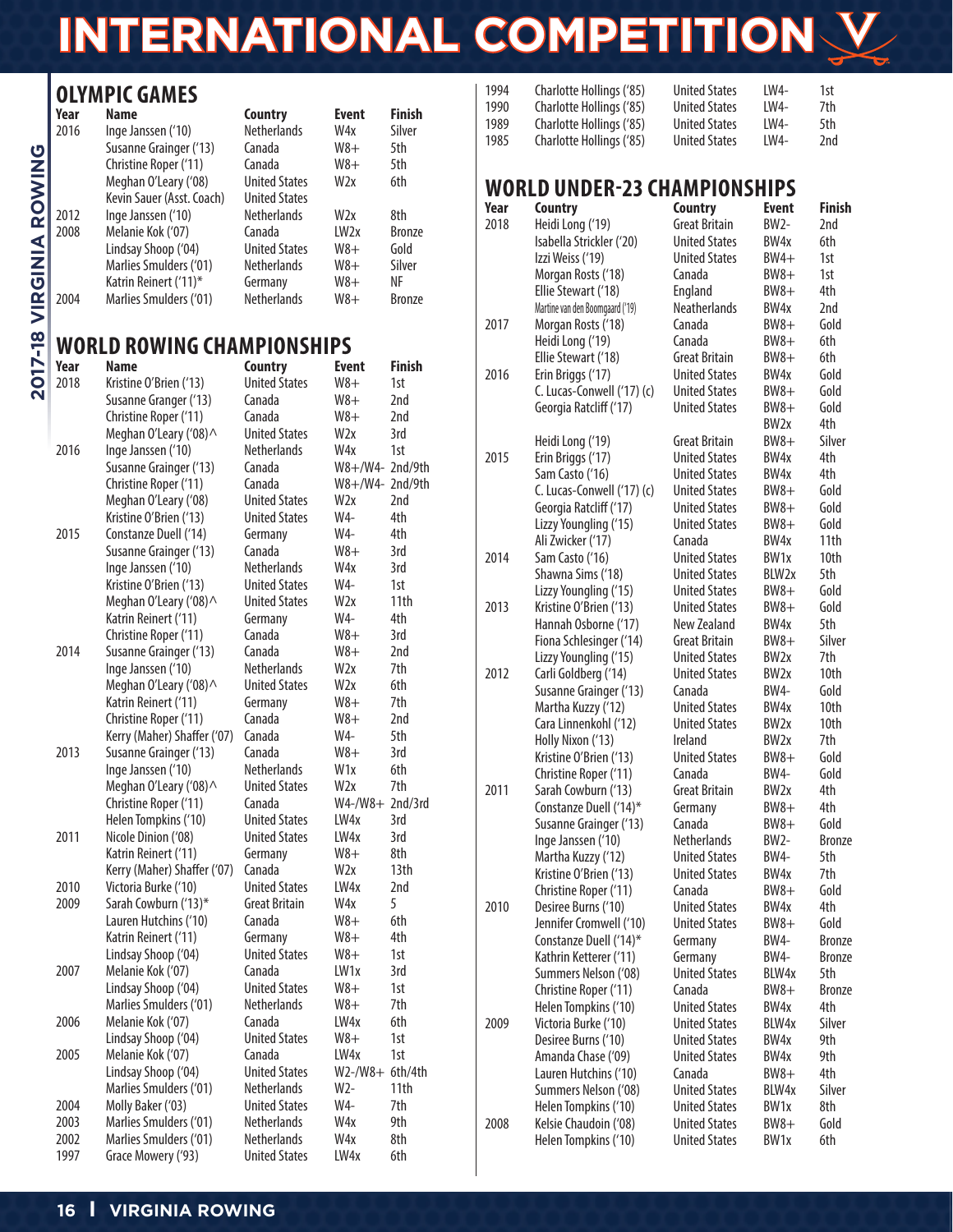# **INTERNATIONAL COMPETITION**

| 2007 | Jennifer Cromwell ('10)  | <b>United States</b> | B W <sub>2</sub> | 6th           |
|------|--------------------------|----------------------|------------------|---------------|
|      | E. Colman-Shepherd ('07) | Canada               | $BW8+$           | 4th           |
|      | Lauren Hutchins ('10)    | Canada               | $BW8+$           | 4th           |
|      | Katrin Reinert ('11)*    | Germany              | $BW8+$           | Silver        |
| 2006 | Kerry Maher ('07)        | Canada               | $BW8+$           | 7th           |
|      | Katrin Reinert ('11)*    | Germany              | <b>BW2-</b>      | Silver        |
| 2005 | Kerry Maher ('07)        | Canada               | BW4-             | 4th           |
| 2001 | Jennifer Reck ('04)      | <b>United States</b> | BW4-             | Silver        |
| 1999 | Andrea Saathoff ('99)    | <b>United States</b> | BW4-             | <b>Bronze</b> |
| 1998 | Andrea Saathoff ('99)    | <b>United States</b> | B W <sub>2</sub> | 7th           |
| 1997 | Brook McFadden ('98)     | <b>United States</b> | $B W2 -$         | 6th           |
|      | Andrea Saathoff ('99)    | <b>United States</b> | <b>BW4-</b>      | 5th1994       |
|      | Kristen Reed ('94)       | <b>United States</b> | <b>BW4-</b>      | Gold          |

#### **WORLD JUNIOR CHAMPIONSHIPS**

| Year | <b>Country</b>            | <b>Country</b>       | Event            | <b>Finish</b> |
|------|---------------------------|----------------------|------------------|---------------|
| 2013 | Joanna Gurman ('17)       | <b>United States</b> | JW <sub>2x</sub> | 13th          |
|      | Ali Zwicker ('17)         | Canada               | JW4-             | 8th           |
| 2012 | Georgia Ratcliff ('17)*   | <b>United States</b> | JW4-             | Silver        |
|      | Nina Vascotto ('16)       | <b>United States</b> | JW1x             | 15th          |
| 2011 | Chandler Lally ('15)      | <b>United States</b> | JW4-             | Gold          |
|      | Catherine Multari ('14)   | Canada               | JW4-             | 6th           |
|      | Holly Nixon ('13)*        | Ireland              | JW1x             | Silver        |
|      | Georgia Ratcliff          | <b>United States</b> | $JW8+$           | <b>Bronze</b> |
|      | Hannah Solis-Cohen ('16)* | <b>United States</b> | JW2x             | 9th           |
|      | Lizzy Youngling ('15)     | <b>United States</b> | JW4x             | 4th           |
| 2010 | Hemingway Benton ('15)*   | <b>United States</b> | JW2-             | 7th           |
|      | Carli Goldberg ('14)      | <b>United States</b> | $JW8+$           | Silver        |
|      | Chandler Lally ('15)*     | <b>United States</b> | JW4-             | Silver        |
|      | Hannah Solis-Cohen ('16)* | <b>United States</b> | JW4x             | 6th           |
|      | Lizzy Youngling ('15)*    | <b>United States</b> | $JW2-$           | 7th           |
| 2009 | Brandy Herald ('14)*      | <b>United States</b> | JW8+             | Gold          |
|      | Kathrin Ketterer ('10)    | Germany              | JW4-             | 4th           |
|      | Chandler Lally ('15)*     | <b>United States</b> | JW4-             | 6th           |
|      | Elle Murray ('14)*        | <b>United States</b> | $JW8+$           | Gold          |
|      | Betsy Nilan ('13)         | <b>United States</b> | JW4-             | 6th           |
|      | Kristine O'Brien ('13)    | <b>United States</b> | JW2-             | 6th           |
| 2008 | Brandy Herald ('14)*      | <b>United States</b> | $JW8+$           | Gold          |
|      | Martha Kuzzy ('12)        | <b>United States</b> | $JW8+$           | Gold          |
|      | Cara Linnenkohl ('12)     | <b>United States</b> | JW <sub>1x</sub> | Silver        |
|      | Betsy Nilan ('13)*        | <b>United States</b> | JW4-             | 6th           |
| 2007 | Claudia Blandford ('11)   | Canada               | JW <sub>2x</sub> | 19th          |
|      | Sarah Cowburn ('13)*      | Great Britain        | JW1x             | 4th           |
|      | Martha Kuzzy ('12)*       | <b>United States</b> | JW4-             | 8th           |
|      | Cara Linnenkohl ('12)*    | <b>United States</b> | JW2-             | 6th           |
|      | Fiona Schlesinger ('14)*  | <b>Great Britain</b> | JW4-             | 6th           |
| 2006 | Desiree Burns ('10)*      | <b>United States</b> | $JW8+$           | Silver        |
|      | Jennifer Cromwell ('10)*  | <b>United States</b> | $JW8+$           | Silver        |
|      | Lauren Hutchins ('10)*    | Canada               | JW <sub>2x</sub> | 6th           |
|      | Katrin Reinert ('11)*     | Germany              | JW2-             | Gold          |
| 2005 | Desiree Burns ('10)*      | <b>United States</b> | JW2-             | 5th           |
|      | Jennifer Cromwell ('10)*  | <b>United States</b> | $JW8+$           | 4th           |
|      | Katrin Reinert ('11)*     | Germany              | JW2-             | Silver        |
| 2004 | Desiree Burns ('10)*      | <b>United States</b> | JW4-             | 4th           |
| 2000 | Marlies Smulders ('01)*   | <b>Netherlands</b>   | JW4x             | 4th           |
| 1999 | Jennifer Reck ('04)*      | <b>United States</b> | JW4-             | 4th           |
|      |                           |                      | $JW8+$           | Silver        |
|      | Marlies Smulders ('01)*   | <b>Netherlands</b>   | JW2x             | 10th          |
|      |                           |                      |                  |               |

#### **PAN AMERICAN GAMES**

| Year | <b>Name</b>                 | Country              | <b>Event</b>    | <b>Finish</b> |
|------|-----------------------------|----------------------|-----------------|---------------|
| 2015 | Kerry (Maher) Shaffer ('07) | Canada               | W <sub>2x</sub> | 1st           |
|      |                             |                      | W4x             | 1st           |
| 2011 | Melanie Kok ('07)           | Canada               | W4x             | Silver        |
| 2007 | Jennifer Reck ('04)         | <b>United States</b> | W <sub>2</sub>  | <b>Bronze</b> |
|      | Margaret Matia ('05)        | <b>United States</b> | W4x             | Silver        |
| 1999 | Grace Mowery ('93)          | <b>United States</b> | LW4x            | Silver        |
|      |                             |                      |                 |               |
|      |                             |                      |                 |               |

#### **EUROPEAN CHAMPIONSHIPS**

| Year | <b>Name</b>           | Country            | <b>Event</b>    | <b>Finish</b> |
|------|-----------------------|--------------------|-----------------|---------------|
| 2015 | Inge Janssen ('10)    | <b>Netherlands</b> | W4x             | 2nd           |
|      | Katrin Reinert ('11)  | Germany            | $W8+$           | 4th           |
| 2014 |                       |                    |                 |               |
|      | Inge Janssen ('10)    | <b>Netherlands</b> | W <sub>2x</sub> | <b>Bronze</b> |
|      | Katrin Reinert ('11)  | Germany            | $W8+$           | <b>Bronze</b> |
| 2013 | Inge Janssen ('10)    | <b>Netherlands</b> | W <sub>1x</sub> | <b>Bronze</b> |
| 2007 | Katrin Reinert ('11)* | Germany            | $W8+$           | Silver        |
|      |                       |                    |                 |               |